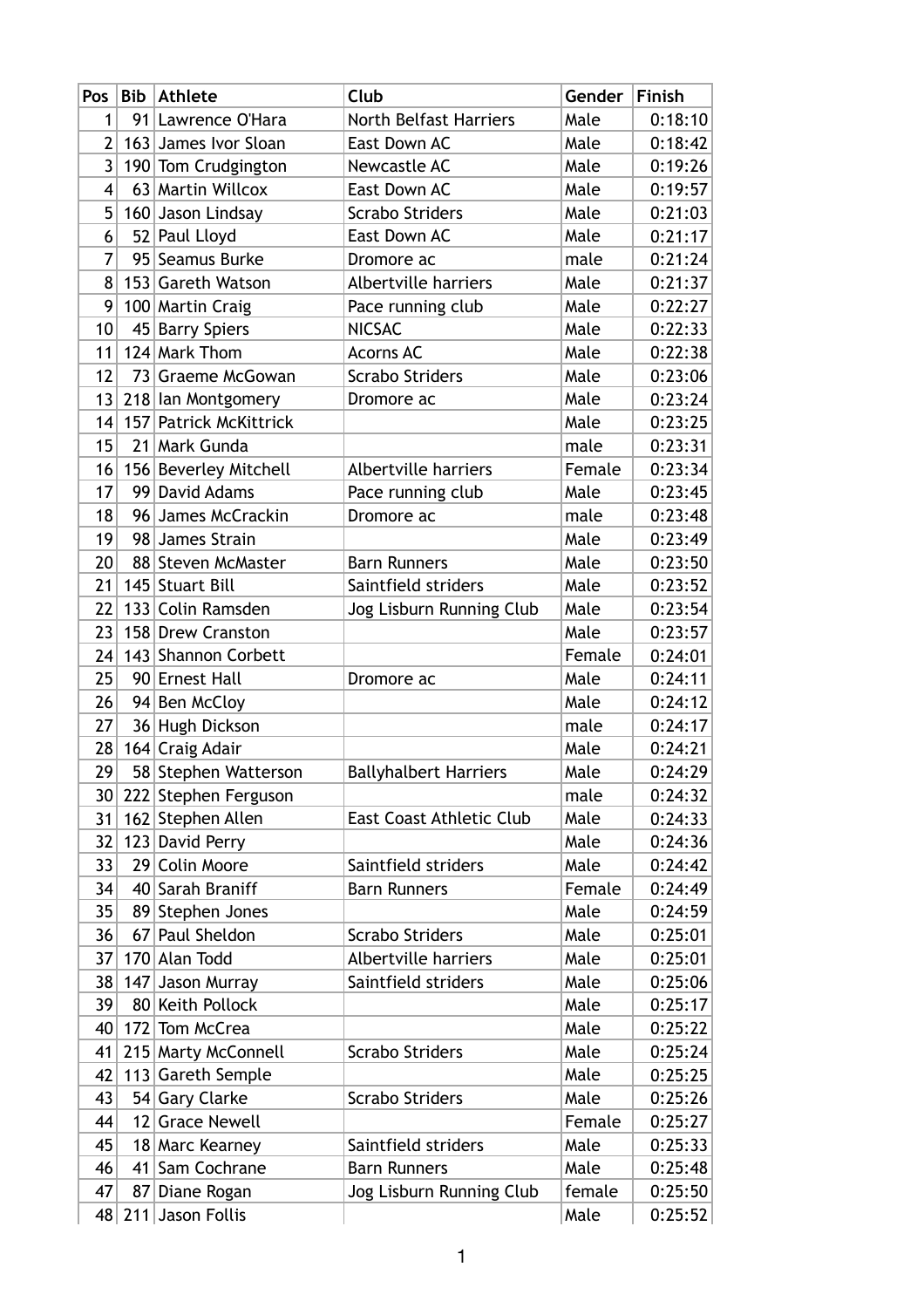| 56 Olli Seeger<br>Male<br><b>Scrabo Striders</b><br>50<br>86 Victoria Atkinson<br>51<br><b>Scrabo Striders</b><br>Female<br>52<br>20 Alan McCaughtry<br>male<br>188 David Crudgington<br>Murlough Athletic Club<br>Male<br>53<br>114 Bic Mc Farland<br>54<br>Male<br>146 Paul Meneilly<br><b>Fearless Fitness</b><br>Male<br>55<br>49 Gordon Matchett<br>56<br>North Down AC<br>Male<br>183 Donna Patterson<br><b>Acorns AC</b><br>Female<br>57<br>Male<br>58<br>155 Ricky Tate<br>59<br>78 Darren Green<br>Male<br>60<br>66 Lynn Sheldon<br><b>Scrabo Striders</b><br>Female<br>216 John Mcilroy<br>61<br>Male<br>Sarah Close<br>62<br>51 <br>Female | 0:26:05<br>0:26:05<br>0:26:05<br>0:26:06<br>0:26:08<br>0:26:26<br>0:26:26<br>0:26:27<br>0:26:28<br>0:26:34<br>0:26:36<br>0:26:46<br>0:26:51 |
|-------------------------------------------------------------------------------------------------------------------------------------------------------------------------------------------------------------------------------------------------------------------------------------------------------------------------------------------------------------------------------------------------------------------------------------------------------------------------------------------------------------------------------------------------------------------------------------------------------------------------------------------------------|---------------------------------------------------------------------------------------------------------------------------------------------|
|                                                                                                                                                                                                                                                                                                                                                                                                                                                                                                                                                                                                                                                       |                                                                                                                                             |
|                                                                                                                                                                                                                                                                                                                                                                                                                                                                                                                                                                                                                                                       |                                                                                                                                             |
|                                                                                                                                                                                                                                                                                                                                                                                                                                                                                                                                                                                                                                                       |                                                                                                                                             |
|                                                                                                                                                                                                                                                                                                                                                                                                                                                                                                                                                                                                                                                       |                                                                                                                                             |
|                                                                                                                                                                                                                                                                                                                                                                                                                                                                                                                                                                                                                                                       |                                                                                                                                             |
|                                                                                                                                                                                                                                                                                                                                                                                                                                                                                                                                                                                                                                                       |                                                                                                                                             |
|                                                                                                                                                                                                                                                                                                                                                                                                                                                                                                                                                                                                                                                       |                                                                                                                                             |
|                                                                                                                                                                                                                                                                                                                                                                                                                                                                                                                                                                                                                                                       |                                                                                                                                             |
|                                                                                                                                                                                                                                                                                                                                                                                                                                                                                                                                                                                                                                                       |                                                                                                                                             |
|                                                                                                                                                                                                                                                                                                                                                                                                                                                                                                                                                                                                                                                       |                                                                                                                                             |
|                                                                                                                                                                                                                                                                                                                                                                                                                                                                                                                                                                                                                                                       |                                                                                                                                             |
|                                                                                                                                                                                                                                                                                                                                                                                                                                                                                                                                                                                                                                                       |                                                                                                                                             |
|                                                                                                                                                                                                                                                                                                                                                                                                                                                                                                                                                                                                                                                       |                                                                                                                                             |
| 63<br>79 Matthew Pollock<br>Male                                                                                                                                                                                                                                                                                                                                                                                                                                                                                                                                                                                                                      | 0:26:51                                                                                                                                     |
| 64<br>159 Liam Mcgrattan<br>Male                                                                                                                                                                                                                                                                                                                                                                                                                                                                                                                                                                                                                      | 0:26:53                                                                                                                                     |
| 187 Jessica Mcclements<br>65<br><b>East Coast Athletic Club</b><br>Female                                                                                                                                                                                                                                                                                                                                                                                                                                                                                                                                                                             | 0:26:58                                                                                                                                     |
| Male<br>66<br>208 Joel Roberts                                                                                                                                                                                                                                                                                                                                                                                                                                                                                                                                                                                                                        | 0:27:00                                                                                                                                     |
| 104 Stephen Haire<br><b>Bearded Bikers</b><br>Male<br>67                                                                                                                                                                                                                                                                                                                                                                                                                                                                                                                                                                                              | 0:27:01                                                                                                                                     |
| 221 James Lyons<br>68<br>Male<br><b>Ballydrain harriers</b>                                                                                                                                                                                                                                                                                                                                                                                                                                                                                                                                                                                           | 0:27:02                                                                                                                                     |
| 207 Jeffrey Hudson<br>69<br>Male                                                                                                                                                                                                                                                                                                                                                                                                                                                                                                                                                                                                                      | 0:27:03                                                                                                                                     |
| 142 Karen McElroy<br>70<br><b>Newry City Runners</b><br>Female                                                                                                                                                                                                                                                                                                                                                                                                                                                                                                                                                                                        | 0:27:15                                                                                                                                     |
| 69 Emma Clements<br>71<br><b>Scrabo Striders</b><br>Female                                                                                                                                                                                                                                                                                                                                                                                                                                                                                                                                                                                            | 0:27:16                                                                                                                                     |
| 72<br>70 <br>James Morton<br>Male                                                                                                                                                                                                                                                                                                                                                                                                                                                                                                                                                                                                                     | 0:27:16                                                                                                                                     |
| 73<br>122 Andy Linton<br><b>Magherafelt Harriers</b><br>Male                                                                                                                                                                                                                                                                                                                                                                                                                                                                                                                                                                                          | 0:27:24                                                                                                                                     |
| 92 Andrew Garrett<br><b>Ballygalet AC</b><br>74<br>Male                                                                                                                                                                                                                                                                                                                                                                                                                                                                                                                                                                                               | 0:27:33                                                                                                                                     |
| <b>Scrabo Striders</b><br>139 Matthew Halus<br>Male<br>75                                                                                                                                                                                                                                                                                                                                                                                                                                                                                                                                                                                             | 0:27:44                                                                                                                                     |
| 76<br>140 Mark Halus<br><b>Scrabo Striders</b><br>Male                                                                                                                                                                                                                                                                                                                                                                                                                                                                                                                                                                                                | 0:27:46                                                                                                                                     |
| 77<br>22 Alan Davis<br>Male                                                                                                                                                                                                                                                                                                                                                                                                                                                                                                                                                                                                                           | 0:27:51                                                                                                                                     |
| 78<br><b>Scrabo Striders</b><br>161 Andrea Thompson<br>Female                                                                                                                                                                                                                                                                                                                                                                                                                                                                                                                                                                                         | 0:27:53                                                                                                                                     |
| 25 Charles Budde<br>Male<br>79<br>Ward park runners                                                                                                                                                                                                                                                                                                                                                                                                                                                                                                                                                                                                   | 0:28:00                                                                                                                                     |
| Male<br>80<br><b>Geoff Curry</b><br>47                                                                                                                                                                                                                                                                                                                                                                                                                                                                                                                                                                                                                | 0:28:04                                                                                                                                     |
| Albertville harriers<br>81<br>152 Daniel Wilson<br>Male                                                                                                                                                                                                                                                                                                                                                                                                                                                                                                                                                                                               | 0:28:05                                                                                                                                     |
| 82<br>198 Timmy Fulton<br>Male                                                                                                                                                                                                                                                                                                                                                                                                                                                                                                                                                                                                                        | 0:28:07                                                                                                                                     |
| 84 Joe Ward<br>83<br><b>Ballyhalbert Harriers</b><br>Male                                                                                                                                                                                                                                                                                                                                                                                                                                                                                                                                                                                             | 0:28:11                                                                                                                                     |
| 197 Mark Fulton<br>Male<br>84                                                                                                                                                                                                                                                                                                                                                                                                                                                                                                                                                                                                                         | 0:28:12                                                                                                                                     |
| Male<br>180 Tim Hawksworth<br>85<br><b>Ballymena Runners</b>                                                                                                                                                                                                                                                                                                                                                                                                                                                                                                                                                                                          | 0:28:15                                                                                                                                     |
| Male<br>154 Sean Murphy<br>86                                                                                                                                                                                                                                                                                                                                                                                                                                                                                                                                                                                                                         | 0:28:21                                                                                                                                     |
| 150 Vic Davis<br>Albertville harriers<br>Female<br>87                                                                                                                                                                                                                                                                                                                                                                                                                                                                                                                                                                                                 | 0:28:21                                                                                                                                     |
| 115 Tim McEwan<br><b>Scrabo Striders</b><br>Male<br>88                                                                                                                                                                                                                                                                                                                                                                                                                                                                                                                                                                                                | 0:28:26                                                                                                                                     |
| 200 Charles Allen<br>89<br><b>Scrabo Striders</b><br>Male                                                                                                                                                                                                                                                                                                                                                                                                                                                                                                                                                                                             | 0:28:27                                                                                                                                     |
| 181 Jonathan Lindsay<br>100 Marathon Club UK<br>Male<br>90                                                                                                                                                                                                                                                                                                                                                                                                                                                                                                                                                                                            | 0:28:32                                                                                                                                     |
| 121 Andrea Linton<br><b>Magherafelt Harriers</b><br>Female<br>91                                                                                                                                                                                                                                                                                                                                                                                                                                                                                                                                                                                      | 0:28:33                                                                                                                                     |
| <b>North Belfast Harriers</b><br>92<br>101 Thomas McKinstry<br>Male                                                                                                                                                                                                                                                                                                                                                                                                                                                                                                                                                                                   | 0:28:34                                                                                                                                     |
| 201 Charlie Allen<br><b>Scrabo Striders</b><br>Male<br>93                                                                                                                                                                                                                                                                                                                                                                                                                                                                                                                                                                                             | 0:28:58                                                                                                                                     |
| 94<br>120 Gillian McCullagh<br><b>Magherafelt Harriers</b><br>Female                                                                                                                                                                                                                                                                                                                                                                                                                                                                                                                                                                                  | 0:29:02                                                                                                                                     |
| 37 Richard Dickson<br>95<br>male                                                                                                                                                                                                                                                                                                                                                                                                                                                                                                                                                                                                                      | 0:29:05                                                                                                                                     |
| 173 Paul Rylance<br>Male<br>96                                                                                                                                                                                                                                                                                                                                                                                                                                                                                                                                                                                                                        | 0:29:06                                                                                                                                     |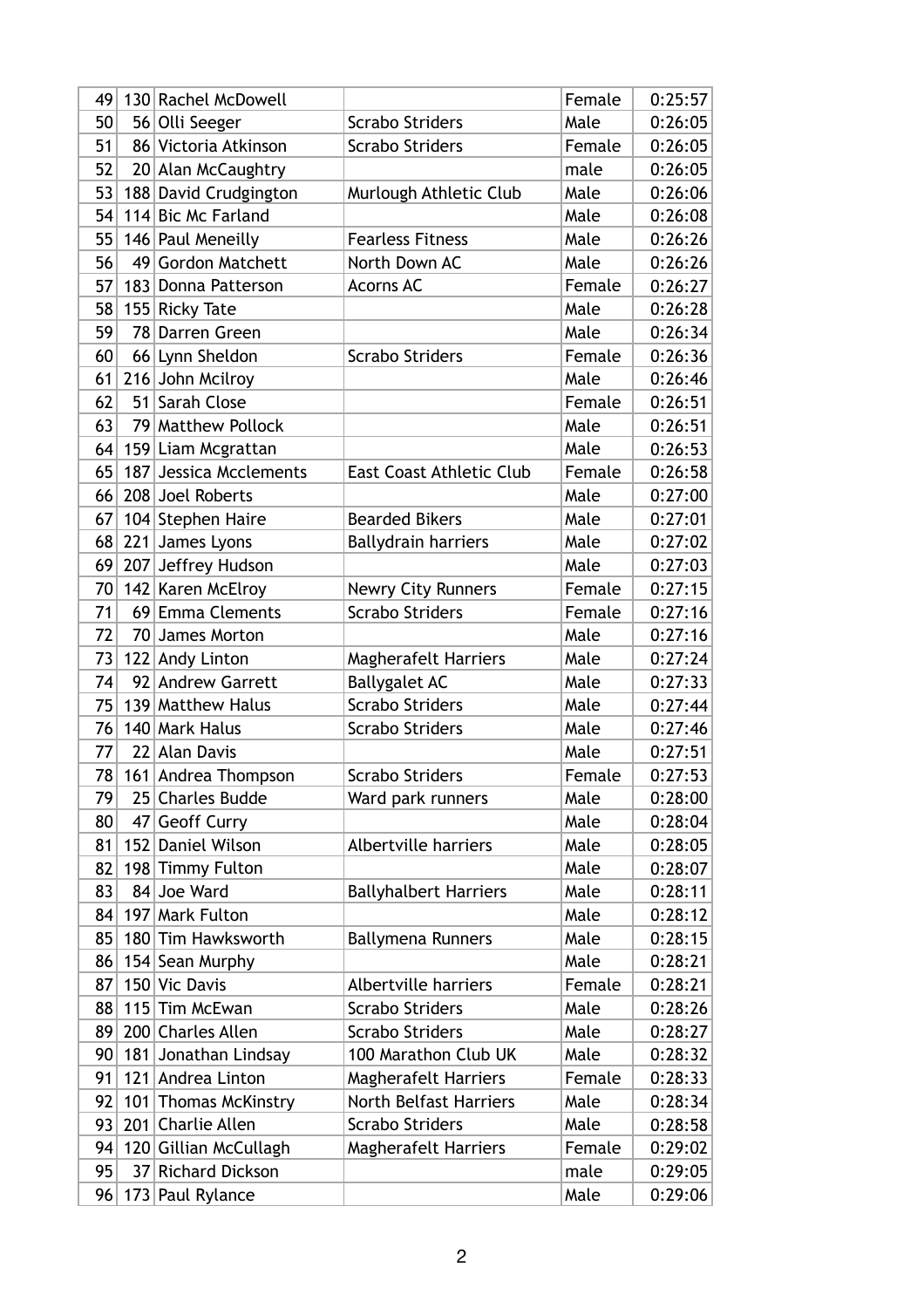| Female<br>98<br>46 Elaine Weston<br>0:29:20<br>Orangegrove AC<br><b>Belfast Running Club</b><br>Male<br>99<br>192 Aaron Hill<br>0:29:22<br>Male<br>100<br>39 Roy Henry<br>0:29:29<br>14 Craig McAlister<br>101<br>Male<br>0:29:39<br><b>Msek Jonninas</b><br>102<br>119<br>male<br>0:29:48<br>103<br>13 Michael Scott<br>Male<br>0:29:51<br>10 Edwin Millar<br>Saintfield striders<br>104<br>Male<br>0:29:51<br>Nicola Chambers<br>105<br>Female<br>167<br>0:29:52<br>Female<br>106<br>103 Paula Haire<br><b>Bearded Bikers</b><br>0:29:54<br>107<br>Male<br>0:30:03<br>175 Rodney Pritchard<br>108<br>David Mcwhirter<br>57 <sup>2</sup><br>Male<br>0:30:04<br>East Coast Athletic Club<br>109<br>0:30:06<br>1 <br>Jonny Peacocke<br><b>Team Annett</b><br>Male<br>110<br>189 Hazel Crudgington<br>0:30:16<br>Murlough Athletic Club<br>Female<br>111<br>127<br><b>Claire Thomson</b><br>Female<br>0:30:19<br>Ward park runners<br>112<br>177 Paul Silcock<br>Craigavon lakers<br>Male<br>0:30:20<br>113<br>Gary Dobbin<br>0:30:28<br>61<br>Male<br>114<br>128 Jude McDowell<br>0:30:28<br>Male<br>115<br>Male<br>0:30:29<br>129 Lee McDowell<br>116<br>24 Alan Perry<br>Male<br>0:30:34<br>117<br>220 Ryan Murray<br>0:30:37<br>Male<br>118<br>Joe McAnearney<br>0:30:48<br>179<br>St Peter's<br>Male<br>119<br>178 Richard Hand<br>Male<br>0:30:48<br>120<br>176 Aaron Kennedy<br>Male<br>0:30:53<br>121<br><b>Scrabo Striders</b><br>0:30:53<br>116 Kelly Houston<br>Female<br>122<br>Sarah Green<br>0:31:05<br>77<br>Albertville harriers<br>Female<br>123<br>Male<br>0:31:06<br>213 Dale Mccrory<br>124<br>6 Adrian McNamara<br><b>Team Annett</b><br>Male<br>0:31:07<br>125<br>26 Elizabeth Budde<br>Ward park runners<br>Female<br>0:31:10<br>126<br>195 Angela Mawhinney<br>Female<br>0:31:11<br>127   191   Mark Allen<br>Male<br>0:31:18<br>128   149   Ann Wilson<br>Female<br>0:31:25<br>Saintfield striders<br>129<br>0:31:30<br>205 Charlene Coburn<br>Dromara Running Club<br>Female<br>130 182 Sandra Smyth<br><b>Acorns AC</b><br>Female<br>0:31:33<br>53 Stephen Campbell<br>131<br>Scrabo Striders<br>Male<br>0:31:43<br>112 Sheena Carson<br>132<br>Female<br>0:31:49<br>133<br>Female<br>138 Sarah Douglas<br>0:32:12<br>134<br>137 Robbie Douglas<br>Male<br>0:32:12<br>44 Valerie Gibson<br>135<br><b>Ballydrain harriers</b><br>Female<br>0:32:19<br>136<br><b>Ballyhalbert Harriers</b><br><b>Gary Moore</b><br>Male<br>0:32:21<br>81 <br>137<br><b>Scrabo Striders</b><br>0:32:24<br>199 Lindsey Allen<br>Female<br>138<br>131 Alyson Horner<br>Female<br>0:32:25<br>139<br>19 Marea-Louise Martin<br>Saintfield striders<br>Female<br>0:32:32<br>140<br>48 Glenn Frazer<br>North Down AC<br>Male<br>0:32:34<br>0:32:46<br>141<br>136 James Douglas<br>Male<br>142<br>76 Sarahjane Dickson<br>Albertville harriers<br>Female<br>0:32:49<br>143<br>68 William Connor<br>Male<br>0:32:49 | 97  | 23 Ken Davis  |                   | Male | 0:29:18 |
|-------------------------------------------------------------------------------------------------------------------------------------------------------------------------------------------------------------------------------------------------------------------------------------------------------------------------------------------------------------------------------------------------------------------------------------------------------------------------------------------------------------------------------------------------------------------------------------------------------------------------------------------------------------------------------------------------------------------------------------------------------------------------------------------------------------------------------------------------------------------------------------------------------------------------------------------------------------------------------------------------------------------------------------------------------------------------------------------------------------------------------------------------------------------------------------------------------------------------------------------------------------------------------------------------------------------------------------------------------------------------------------------------------------------------------------------------------------------------------------------------------------------------------------------------------------------------------------------------------------------------------------------------------------------------------------------------------------------------------------------------------------------------------------------------------------------------------------------------------------------------------------------------------------------------------------------------------------------------------------------------------------------------------------------------------------------------------------------------------------------------------------------------------------------------------------------------------------------------------------------------------------------------------------------------------------------------------------------------------------------------------------------------------------------------------------------------------------------------------------------------------------------------------------------------------------------------------------------------------------------------------------------------------------------------------------------------------------------------------------------------------------------------------------------------------------------------------------------------------------------------------------------------------------------|-----|---------------|-------------------|------|---------|
|                                                                                                                                                                                                                                                                                                                                                                                                                                                                                                                                                                                                                                                                                                                                                                                                                                                                                                                                                                                                                                                                                                                                                                                                                                                                                                                                                                                                                                                                                                                                                                                                                                                                                                                                                                                                                                                                                                                                                                                                                                                                                                                                                                                                                                                                                                                                                                                                                                                                                                                                                                                                                                                                                                                                                                                                                                                                                                                   |     |               |                   |      |         |
|                                                                                                                                                                                                                                                                                                                                                                                                                                                                                                                                                                                                                                                                                                                                                                                                                                                                                                                                                                                                                                                                                                                                                                                                                                                                                                                                                                                                                                                                                                                                                                                                                                                                                                                                                                                                                                                                                                                                                                                                                                                                                                                                                                                                                                                                                                                                                                                                                                                                                                                                                                                                                                                                                                                                                                                                                                                                                                                   |     |               |                   |      |         |
|                                                                                                                                                                                                                                                                                                                                                                                                                                                                                                                                                                                                                                                                                                                                                                                                                                                                                                                                                                                                                                                                                                                                                                                                                                                                                                                                                                                                                                                                                                                                                                                                                                                                                                                                                                                                                                                                                                                                                                                                                                                                                                                                                                                                                                                                                                                                                                                                                                                                                                                                                                                                                                                                                                                                                                                                                                                                                                                   |     |               |                   |      |         |
|                                                                                                                                                                                                                                                                                                                                                                                                                                                                                                                                                                                                                                                                                                                                                                                                                                                                                                                                                                                                                                                                                                                                                                                                                                                                                                                                                                                                                                                                                                                                                                                                                                                                                                                                                                                                                                                                                                                                                                                                                                                                                                                                                                                                                                                                                                                                                                                                                                                                                                                                                                                                                                                                                                                                                                                                                                                                                                                   |     |               |                   |      |         |
|                                                                                                                                                                                                                                                                                                                                                                                                                                                                                                                                                                                                                                                                                                                                                                                                                                                                                                                                                                                                                                                                                                                                                                                                                                                                                                                                                                                                                                                                                                                                                                                                                                                                                                                                                                                                                                                                                                                                                                                                                                                                                                                                                                                                                                                                                                                                                                                                                                                                                                                                                                                                                                                                                                                                                                                                                                                                                                                   |     |               |                   |      |         |
|                                                                                                                                                                                                                                                                                                                                                                                                                                                                                                                                                                                                                                                                                                                                                                                                                                                                                                                                                                                                                                                                                                                                                                                                                                                                                                                                                                                                                                                                                                                                                                                                                                                                                                                                                                                                                                                                                                                                                                                                                                                                                                                                                                                                                                                                                                                                                                                                                                                                                                                                                                                                                                                                                                                                                                                                                                                                                                                   |     |               |                   |      |         |
|                                                                                                                                                                                                                                                                                                                                                                                                                                                                                                                                                                                                                                                                                                                                                                                                                                                                                                                                                                                                                                                                                                                                                                                                                                                                                                                                                                                                                                                                                                                                                                                                                                                                                                                                                                                                                                                                                                                                                                                                                                                                                                                                                                                                                                                                                                                                                                                                                                                                                                                                                                                                                                                                                                                                                                                                                                                                                                                   |     |               |                   |      |         |
|                                                                                                                                                                                                                                                                                                                                                                                                                                                                                                                                                                                                                                                                                                                                                                                                                                                                                                                                                                                                                                                                                                                                                                                                                                                                                                                                                                                                                                                                                                                                                                                                                                                                                                                                                                                                                                                                                                                                                                                                                                                                                                                                                                                                                                                                                                                                                                                                                                                                                                                                                                                                                                                                                                                                                                                                                                                                                                                   |     |               |                   |      |         |
|                                                                                                                                                                                                                                                                                                                                                                                                                                                                                                                                                                                                                                                                                                                                                                                                                                                                                                                                                                                                                                                                                                                                                                                                                                                                                                                                                                                                                                                                                                                                                                                                                                                                                                                                                                                                                                                                                                                                                                                                                                                                                                                                                                                                                                                                                                                                                                                                                                                                                                                                                                                                                                                                                                                                                                                                                                                                                                                   |     |               |                   |      |         |
|                                                                                                                                                                                                                                                                                                                                                                                                                                                                                                                                                                                                                                                                                                                                                                                                                                                                                                                                                                                                                                                                                                                                                                                                                                                                                                                                                                                                                                                                                                                                                                                                                                                                                                                                                                                                                                                                                                                                                                                                                                                                                                                                                                                                                                                                                                                                                                                                                                                                                                                                                                                                                                                                                                                                                                                                                                                                                                                   |     |               |                   |      |         |
|                                                                                                                                                                                                                                                                                                                                                                                                                                                                                                                                                                                                                                                                                                                                                                                                                                                                                                                                                                                                                                                                                                                                                                                                                                                                                                                                                                                                                                                                                                                                                                                                                                                                                                                                                                                                                                                                                                                                                                                                                                                                                                                                                                                                                                                                                                                                                                                                                                                                                                                                                                                                                                                                                                                                                                                                                                                                                                                   |     |               |                   |      |         |
|                                                                                                                                                                                                                                                                                                                                                                                                                                                                                                                                                                                                                                                                                                                                                                                                                                                                                                                                                                                                                                                                                                                                                                                                                                                                                                                                                                                                                                                                                                                                                                                                                                                                                                                                                                                                                                                                                                                                                                                                                                                                                                                                                                                                                                                                                                                                                                                                                                                                                                                                                                                                                                                                                                                                                                                                                                                                                                                   |     |               |                   |      |         |
|                                                                                                                                                                                                                                                                                                                                                                                                                                                                                                                                                                                                                                                                                                                                                                                                                                                                                                                                                                                                                                                                                                                                                                                                                                                                                                                                                                                                                                                                                                                                                                                                                                                                                                                                                                                                                                                                                                                                                                                                                                                                                                                                                                                                                                                                                                                                                                                                                                                                                                                                                                                                                                                                                                                                                                                                                                                                                                                   |     |               |                   |      |         |
|                                                                                                                                                                                                                                                                                                                                                                                                                                                                                                                                                                                                                                                                                                                                                                                                                                                                                                                                                                                                                                                                                                                                                                                                                                                                                                                                                                                                                                                                                                                                                                                                                                                                                                                                                                                                                                                                                                                                                                                                                                                                                                                                                                                                                                                                                                                                                                                                                                                                                                                                                                                                                                                                                                                                                                                                                                                                                                                   |     |               |                   |      |         |
|                                                                                                                                                                                                                                                                                                                                                                                                                                                                                                                                                                                                                                                                                                                                                                                                                                                                                                                                                                                                                                                                                                                                                                                                                                                                                                                                                                                                                                                                                                                                                                                                                                                                                                                                                                                                                                                                                                                                                                                                                                                                                                                                                                                                                                                                                                                                                                                                                                                                                                                                                                                                                                                                                                                                                                                                                                                                                                                   |     |               |                   |      |         |
|                                                                                                                                                                                                                                                                                                                                                                                                                                                                                                                                                                                                                                                                                                                                                                                                                                                                                                                                                                                                                                                                                                                                                                                                                                                                                                                                                                                                                                                                                                                                                                                                                                                                                                                                                                                                                                                                                                                                                                                                                                                                                                                                                                                                                                                                                                                                                                                                                                                                                                                                                                                                                                                                                                                                                                                                                                                                                                                   |     |               |                   |      |         |
|                                                                                                                                                                                                                                                                                                                                                                                                                                                                                                                                                                                                                                                                                                                                                                                                                                                                                                                                                                                                                                                                                                                                                                                                                                                                                                                                                                                                                                                                                                                                                                                                                                                                                                                                                                                                                                                                                                                                                                                                                                                                                                                                                                                                                                                                                                                                                                                                                                                                                                                                                                                                                                                                                                                                                                                                                                                                                                                   |     |               |                   |      |         |
|                                                                                                                                                                                                                                                                                                                                                                                                                                                                                                                                                                                                                                                                                                                                                                                                                                                                                                                                                                                                                                                                                                                                                                                                                                                                                                                                                                                                                                                                                                                                                                                                                                                                                                                                                                                                                                                                                                                                                                                                                                                                                                                                                                                                                                                                                                                                                                                                                                                                                                                                                                                                                                                                                                                                                                                                                                                                                                                   |     |               |                   |      |         |
|                                                                                                                                                                                                                                                                                                                                                                                                                                                                                                                                                                                                                                                                                                                                                                                                                                                                                                                                                                                                                                                                                                                                                                                                                                                                                                                                                                                                                                                                                                                                                                                                                                                                                                                                                                                                                                                                                                                                                                                                                                                                                                                                                                                                                                                                                                                                                                                                                                                                                                                                                                                                                                                                                                                                                                                                                                                                                                                   |     |               |                   |      |         |
|                                                                                                                                                                                                                                                                                                                                                                                                                                                                                                                                                                                                                                                                                                                                                                                                                                                                                                                                                                                                                                                                                                                                                                                                                                                                                                                                                                                                                                                                                                                                                                                                                                                                                                                                                                                                                                                                                                                                                                                                                                                                                                                                                                                                                                                                                                                                                                                                                                                                                                                                                                                                                                                                                                                                                                                                                                                                                                                   |     |               |                   |      |         |
|                                                                                                                                                                                                                                                                                                                                                                                                                                                                                                                                                                                                                                                                                                                                                                                                                                                                                                                                                                                                                                                                                                                                                                                                                                                                                                                                                                                                                                                                                                                                                                                                                                                                                                                                                                                                                                                                                                                                                                                                                                                                                                                                                                                                                                                                                                                                                                                                                                                                                                                                                                                                                                                                                                                                                                                                                                                                                                                   |     |               |                   |      |         |
|                                                                                                                                                                                                                                                                                                                                                                                                                                                                                                                                                                                                                                                                                                                                                                                                                                                                                                                                                                                                                                                                                                                                                                                                                                                                                                                                                                                                                                                                                                                                                                                                                                                                                                                                                                                                                                                                                                                                                                                                                                                                                                                                                                                                                                                                                                                                                                                                                                                                                                                                                                                                                                                                                                                                                                                                                                                                                                                   |     |               |                   |      |         |
|                                                                                                                                                                                                                                                                                                                                                                                                                                                                                                                                                                                                                                                                                                                                                                                                                                                                                                                                                                                                                                                                                                                                                                                                                                                                                                                                                                                                                                                                                                                                                                                                                                                                                                                                                                                                                                                                                                                                                                                                                                                                                                                                                                                                                                                                                                                                                                                                                                                                                                                                                                                                                                                                                                                                                                                                                                                                                                                   |     |               |                   |      |         |
|                                                                                                                                                                                                                                                                                                                                                                                                                                                                                                                                                                                                                                                                                                                                                                                                                                                                                                                                                                                                                                                                                                                                                                                                                                                                                                                                                                                                                                                                                                                                                                                                                                                                                                                                                                                                                                                                                                                                                                                                                                                                                                                                                                                                                                                                                                                                                                                                                                                                                                                                                                                                                                                                                                                                                                                                                                                                                                                   |     |               |                   |      |         |
|                                                                                                                                                                                                                                                                                                                                                                                                                                                                                                                                                                                                                                                                                                                                                                                                                                                                                                                                                                                                                                                                                                                                                                                                                                                                                                                                                                                                                                                                                                                                                                                                                                                                                                                                                                                                                                                                                                                                                                                                                                                                                                                                                                                                                                                                                                                                                                                                                                                                                                                                                                                                                                                                                                                                                                                                                                                                                                                   |     |               |                   |      |         |
|                                                                                                                                                                                                                                                                                                                                                                                                                                                                                                                                                                                                                                                                                                                                                                                                                                                                                                                                                                                                                                                                                                                                                                                                                                                                                                                                                                                                                                                                                                                                                                                                                                                                                                                                                                                                                                                                                                                                                                                                                                                                                                                                                                                                                                                                                                                                                                                                                                                                                                                                                                                                                                                                                                                                                                                                                                                                                                                   |     |               |                   |      |         |
|                                                                                                                                                                                                                                                                                                                                                                                                                                                                                                                                                                                                                                                                                                                                                                                                                                                                                                                                                                                                                                                                                                                                                                                                                                                                                                                                                                                                                                                                                                                                                                                                                                                                                                                                                                                                                                                                                                                                                                                                                                                                                                                                                                                                                                                                                                                                                                                                                                                                                                                                                                                                                                                                                                                                                                                                                                                                                                                   |     |               |                   |      |         |
|                                                                                                                                                                                                                                                                                                                                                                                                                                                                                                                                                                                                                                                                                                                                                                                                                                                                                                                                                                                                                                                                                                                                                                                                                                                                                                                                                                                                                                                                                                                                                                                                                                                                                                                                                                                                                                                                                                                                                                                                                                                                                                                                                                                                                                                                                                                                                                                                                                                                                                                                                                                                                                                                                                                                                                                                                                                                                                                   |     |               |                   |      |         |
|                                                                                                                                                                                                                                                                                                                                                                                                                                                                                                                                                                                                                                                                                                                                                                                                                                                                                                                                                                                                                                                                                                                                                                                                                                                                                                                                                                                                                                                                                                                                                                                                                                                                                                                                                                                                                                                                                                                                                                                                                                                                                                                                                                                                                                                                                                                                                                                                                                                                                                                                                                                                                                                                                                                                                                                                                                                                                                                   |     |               |                   |      |         |
|                                                                                                                                                                                                                                                                                                                                                                                                                                                                                                                                                                                                                                                                                                                                                                                                                                                                                                                                                                                                                                                                                                                                                                                                                                                                                                                                                                                                                                                                                                                                                                                                                                                                                                                                                                                                                                                                                                                                                                                                                                                                                                                                                                                                                                                                                                                                                                                                                                                                                                                                                                                                                                                                                                                                                                                                                                                                                                                   |     |               |                   |      |         |
|                                                                                                                                                                                                                                                                                                                                                                                                                                                                                                                                                                                                                                                                                                                                                                                                                                                                                                                                                                                                                                                                                                                                                                                                                                                                                                                                                                                                                                                                                                                                                                                                                                                                                                                                                                                                                                                                                                                                                                                                                                                                                                                                                                                                                                                                                                                                                                                                                                                                                                                                                                                                                                                                                                                                                                                                                                                                                                                   |     |               |                   |      |         |
|                                                                                                                                                                                                                                                                                                                                                                                                                                                                                                                                                                                                                                                                                                                                                                                                                                                                                                                                                                                                                                                                                                                                                                                                                                                                                                                                                                                                                                                                                                                                                                                                                                                                                                                                                                                                                                                                                                                                                                                                                                                                                                                                                                                                                                                                                                                                                                                                                                                                                                                                                                                                                                                                                                                                                                                                                                                                                                                   |     |               |                   |      |         |
|                                                                                                                                                                                                                                                                                                                                                                                                                                                                                                                                                                                                                                                                                                                                                                                                                                                                                                                                                                                                                                                                                                                                                                                                                                                                                                                                                                                                                                                                                                                                                                                                                                                                                                                                                                                                                                                                                                                                                                                                                                                                                                                                                                                                                                                                                                                                                                                                                                                                                                                                                                                                                                                                                                                                                                                                                                                                                                                   |     |               |                   |      |         |
|                                                                                                                                                                                                                                                                                                                                                                                                                                                                                                                                                                                                                                                                                                                                                                                                                                                                                                                                                                                                                                                                                                                                                                                                                                                                                                                                                                                                                                                                                                                                                                                                                                                                                                                                                                                                                                                                                                                                                                                                                                                                                                                                                                                                                                                                                                                                                                                                                                                                                                                                                                                                                                                                                                                                                                                                                                                                                                                   |     |               |                   |      |         |
|                                                                                                                                                                                                                                                                                                                                                                                                                                                                                                                                                                                                                                                                                                                                                                                                                                                                                                                                                                                                                                                                                                                                                                                                                                                                                                                                                                                                                                                                                                                                                                                                                                                                                                                                                                                                                                                                                                                                                                                                                                                                                                                                                                                                                                                                                                                                                                                                                                                                                                                                                                                                                                                                                                                                                                                                                                                                                                                   |     |               |                   |      |         |
|                                                                                                                                                                                                                                                                                                                                                                                                                                                                                                                                                                                                                                                                                                                                                                                                                                                                                                                                                                                                                                                                                                                                                                                                                                                                                                                                                                                                                                                                                                                                                                                                                                                                                                                                                                                                                                                                                                                                                                                                                                                                                                                                                                                                                                                                                                                                                                                                                                                                                                                                                                                                                                                                                                                                                                                                                                                                                                                   |     |               |                   |      |         |
|                                                                                                                                                                                                                                                                                                                                                                                                                                                                                                                                                                                                                                                                                                                                                                                                                                                                                                                                                                                                                                                                                                                                                                                                                                                                                                                                                                                                                                                                                                                                                                                                                                                                                                                                                                                                                                                                                                                                                                                                                                                                                                                                                                                                                                                                                                                                                                                                                                                                                                                                                                                                                                                                                                                                                                                                                                                                                                                   |     |               |                   |      |         |
|                                                                                                                                                                                                                                                                                                                                                                                                                                                                                                                                                                                                                                                                                                                                                                                                                                                                                                                                                                                                                                                                                                                                                                                                                                                                                                                                                                                                                                                                                                                                                                                                                                                                                                                                                                                                                                                                                                                                                                                                                                                                                                                                                                                                                                                                                                                                                                                                                                                                                                                                                                                                                                                                                                                                                                                                                                                                                                                   |     |               |                   |      |         |
|                                                                                                                                                                                                                                                                                                                                                                                                                                                                                                                                                                                                                                                                                                                                                                                                                                                                                                                                                                                                                                                                                                                                                                                                                                                                                                                                                                                                                                                                                                                                                                                                                                                                                                                                                                                                                                                                                                                                                                                                                                                                                                                                                                                                                                                                                                                                                                                                                                                                                                                                                                                                                                                                                                                                                                                                                                                                                                                   |     |               |                   |      |         |
|                                                                                                                                                                                                                                                                                                                                                                                                                                                                                                                                                                                                                                                                                                                                                                                                                                                                                                                                                                                                                                                                                                                                                                                                                                                                                                                                                                                                                                                                                                                                                                                                                                                                                                                                                                                                                                                                                                                                                                                                                                                                                                                                                                                                                                                                                                                                                                                                                                                                                                                                                                                                                                                                                                                                                                                                                                                                                                                   |     |               |                   |      |         |
|                                                                                                                                                                                                                                                                                                                                                                                                                                                                                                                                                                                                                                                                                                                                                                                                                                                                                                                                                                                                                                                                                                                                                                                                                                                                                                                                                                                                                                                                                                                                                                                                                                                                                                                                                                                                                                                                                                                                                                                                                                                                                                                                                                                                                                                                                                                                                                                                                                                                                                                                                                                                                                                                                                                                                                                                                                                                                                                   |     |               |                   |      |         |
|                                                                                                                                                                                                                                                                                                                                                                                                                                                                                                                                                                                                                                                                                                                                                                                                                                                                                                                                                                                                                                                                                                                                                                                                                                                                                                                                                                                                                                                                                                                                                                                                                                                                                                                                                                                                                                                                                                                                                                                                                                                                                                                                                                                                                                                                                                                                                                                                                                                                                                                                                                                                                                                                                                                                                                                                                                                                                                                   |     |               |                   |      |         |
|                                                                                                                                                                                                                                                                                                                                                                                                                                                                                                                                                                                                                                                                                                                                                                                                                                                                                                                                                                                                                                                                                                                                                                                                                                                                                                                                                                                                                                                                                                                                                                                                                                                                                                                                                                                                                                                                                                                                                                                                                                                                                                                                                                                                                                                                                                                                                                                                                                                                                                                                                                                                                                                                                                                                                                                                                                                                                                                   |     |               |                   |      |         |
|                                                                                                                                                                                                                                                                                                                                                                                                                                                                                                                                                                                                                                                                                                                                                                                                                                                                                                                                                                                                                                                                                                                                                                                                                                                                                                                                                                                                                                                                                                                                                                                                                                                                                                                                                                                                                                                                                                                                                                                                                                                                                                                                                                                                                                                                                                                                                                                                                                                                                                                                                                                                                                                                                                                                                                                                                                                                                                                   |     |               |                   |      |         |
|                                                                                                                                                                                                                                                                                                                                                                                                                                                                                                                                                                                                                                                                                                                                                                                                                                                                                                                                                                                                                                                                                                                                                                                                                                                                                                                                                                                                                                                                                                                                                                                                                                                                                                                                                                                                                                                                                                                                                                                                                                                                                                                                                                                                                                                                                                                                                                                                                                                                                                                                                                                                                                                                                                                                                                                                                                                                                                                   |     |               |                   |      |         |
|                                                                                                                                                                                                                                                                                                                                                                                                                                                                                                                                                                                                                                                                                                                                                                                                                                                                                                                                                                                                                                                                                                                                                                                                                                                                                                                                                                                                                                                                                                                                                                                                                                                                                                                                                                                                                                                                                                                                                                                                                                                                                                                                                                                                                                                                                                                                                                                                                                                                                                                                                                                                                                                                                                                                                                                                                                                                                                                   |     |               |                   |      |         |
|                                                                                                                                                                                                                                                                                                                                                                                                                                                                                                                                                                                                                                                                                                                                                                                                                                                                                                                                                                                                                                                                                                                                                                                                                                                                                                                                                                                                                                                                                                                                                                                                                                                                                                                                                                                                                                                                                                                                                                                                                                                                                                                                                                                                                                                                                                                                                                                                                                                                                                                                                                                                                                                                                                                                                                                                                                                                                                                   | 144 | 30 Alan Craig | Ward park runners | Male | 0:33:05 |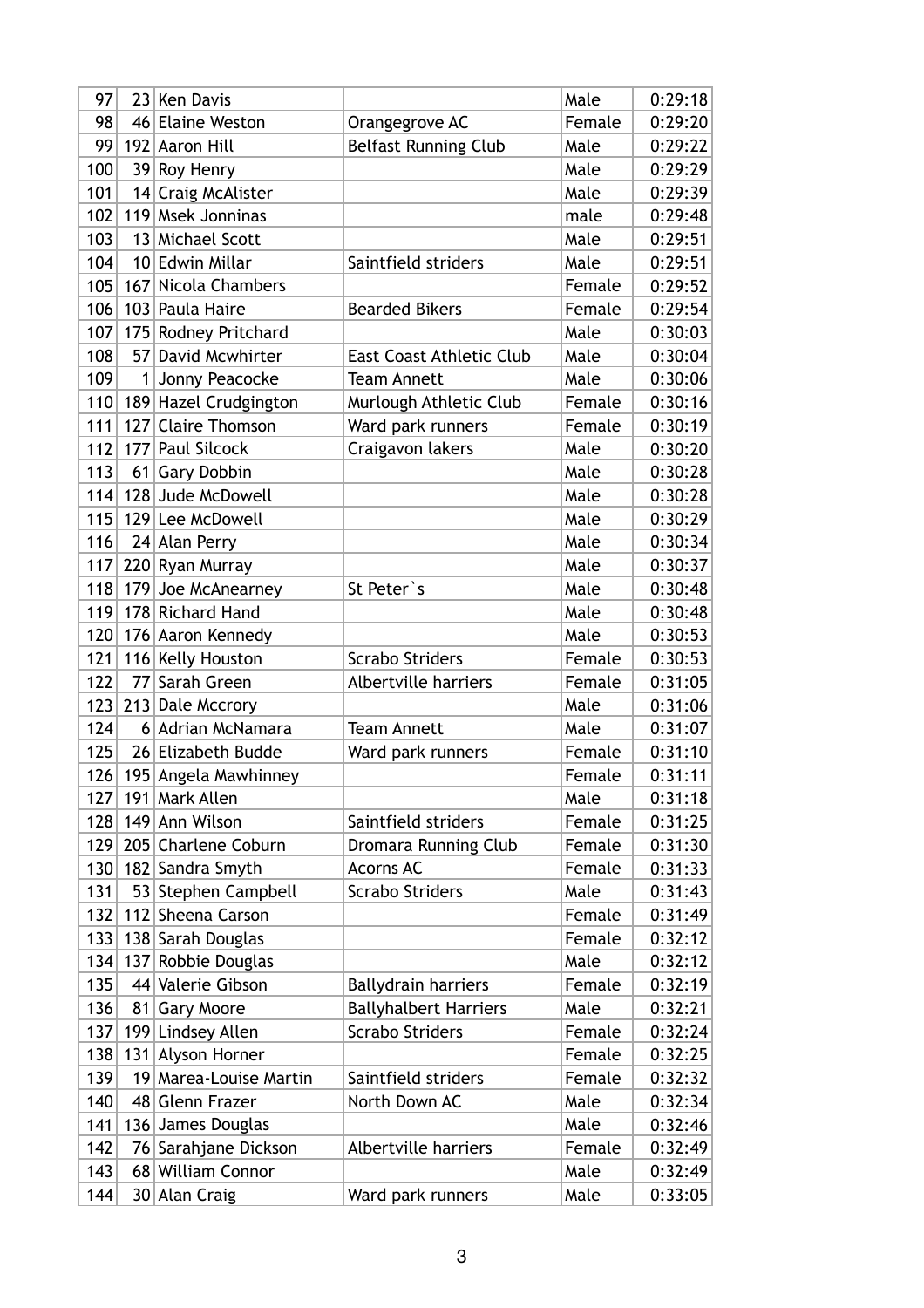| 145 |                 | 203 Hannah Hope         | <b>Mallusk Harriers</b>      | Female | 0:33:07 |
|-----|-----------------|-------------------------|------------------------------|--------|---------|
| 146 |                 | 169 Stephen Giles       | Craigavon lakers             | Male   | 0:33:07 |
| 147 |                 | 106 Dermot Boyd         | <b>Mallusk Harriers</b>      | Male   | 0:33:08 |
| 148 |                 | 50 Heather Matchett     | North Down AC                | Female | 0:33:19 |
| 149 | 82              | Nancy Brown             | <b>Ballyhalbert Harriers</b> | Female | 0:33:19 |
| 150 | 83 <sup>1</sup> | <b>Catherine Ward</b>   | <b>Ballyhalbert Harriers</b> | Female | 0:33:21 |
| 151 | 151             | Jamie Williamson        | <b>Albertville harriers</b>  | Female | 0:33:22 |
| 152 |                 | 196 David Rainey        | <b>Scrabo Striders</b>       | Male   | 0:33:25 |
| 153 |                 | 174 Michaelea Hoey      |                              | Female | 0:33:25 |
| 154 |                 | 186 Estelle Allen       | Craigavon lakers             | Female | 0:33:39 |
| 155 |                 | 148 Katrina Godfrey     | Saintfield striders          | Female | 0:33:45 |
| 156 |                 | 108 Julie Gilmore       |                              | Female | 0:33:53 |
| 157 |                 | 107 Mark Gilmore        | <b>Scrabo Striders</b>       | Male   | 0:33:53 |
| 158 |                 | 224 Andrew Campbell     |                              | male   | 0:34:05 |
| 159 |                 | 27 Margaret Lester      |                              | Female | 0:34:13 |
| 160 |                 | 214 Gordon Mulholland   |                              | Male   | 0:34:16 |
| 161 |                 | 85 Joanna Birch         | <b>Ballyhalbert Harriers</b> | Female | 0:34:24 |
| 162 |                 | 4 Steven Cunningham     | <b>Ballyhalbert Harriers</b> | Male   | 0:34:27 |
| 163 | 132             | David Owen              |                              | Male   | 0:34:29 |
| 164 |                 | 31 Agnes Maginnes       |                              | Female | 0:34:34 |
| 165 |                 | 93 Christopher Hamilton | <b>Ballygalet AC</b>         | Male   | 0:34:43 |
| 166 |                 | 33 Joanne Larkin        | Ward park runners            | Female | 0:34:45 |
| 167 |                 | 117 Victoria Wightman   |                              | Female | 0:34:47 |
| 168 |                 | 118 Lynsey Wightman     | <b>Scrabo Striders</b>       | Female | 0:34:47 |
| 169 |                 | 34 Jayne Chambers       | Ward park runners            | Female | 0:34:49 |
| 170 |                 | 165 Gareth Philp        |                              | Male   | 0:35:03 |
| 171 | 171             | Nicky Williamson        | Craigavon lakers             | Female | 0:35:36 |
| 172 |                 | 168 Karen Giles         | Craigavon lakers             | Female | 0:35:36 |
| 173 | 55              | Karen Clarke            | <b>Scrabo Striders</b>       | Female | 0:35:48 |
| 174 |                 | 65 Nyree Stronge        | <b>Roxys Runners</b>         | Female | 0:35:52 |
|     |                 | 175 212 Debbie Magwood  |                              | Female | 0:35:53 |
| 176 | 751             | <b>Ellie Martin</b>     |                              | Female | 0:36:12 |
| 177 |                 | 206 Rachel Madine       |                              | Female | 0:36:30 |
| 178 |                 | 210 Vicky Follis        |                              | Female | 0:36:31 |
| 179 |                 | 125 Joyce Thomson       | Ward park runners            | Female | 0:36:38 |
| 180 | 38 <sup>2</sup> | Nicola Henry            | Albertville harriers         | Female | 0:36:43 |
| 181 |                 | 64 Valerie Whitesmith   | Roxys Runners                | Female | 0:36:45 |
| 182 |                 | 32 Caroline McCafferty  |                              | Female | 0:36:45 |
| 183 | 219             | Nancy Murray            |                              | Female | 0:36:45 |
| 184 |                 | 35 Lorna Thrush         | Ward park runners            | Female | 0:36:56 |
| 185 |                 | 43 Michael Gibson       | <b>Ballydrain harriers</b>   | Male   | 0:37:11 |
| 186 |                 | 135 Stephanie Carlisle  |                              | Female | 0:37:20 |
| 187 |                 | 74 Judith Mclernon      |                              | Female | 0:37:36 |
| 188 |                 | 134 Andrew Carlisle     |                              | Male   | 0:37:51 |
| 189 | 42              | Hugh Rodgers            | <b>Team Annett</b>           | Male   | 0:37:54 |
| 190 |                 | 28 Diane White          | Craigavon lakers             | Female | 0:38:28 |
| 191 | 11              | Alison Millar           | Saintfield striders          | Female | 0:38:36 |
| 192 |                 | 194 Andrew Hill         |                              | Male   | 0:39:11 |